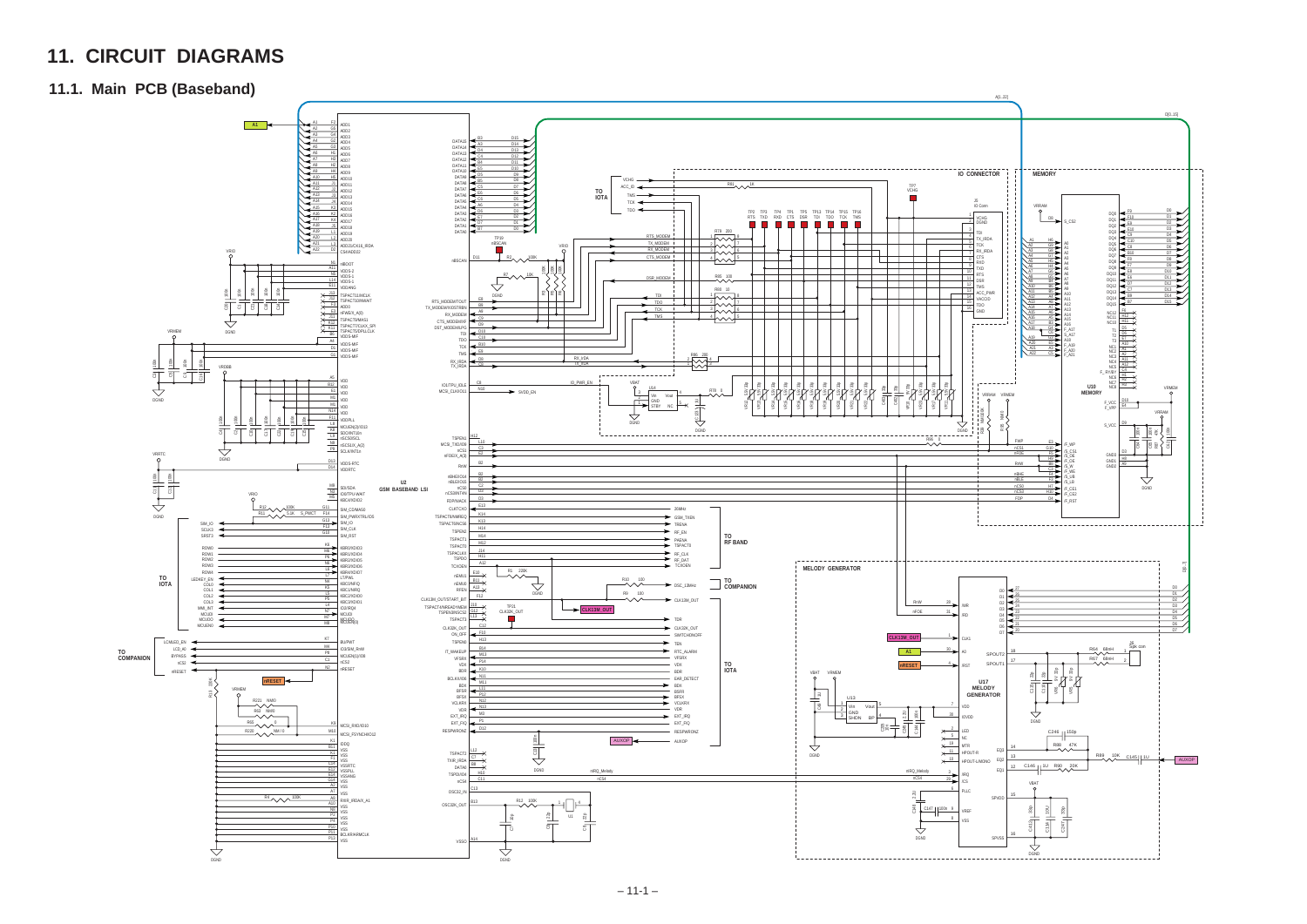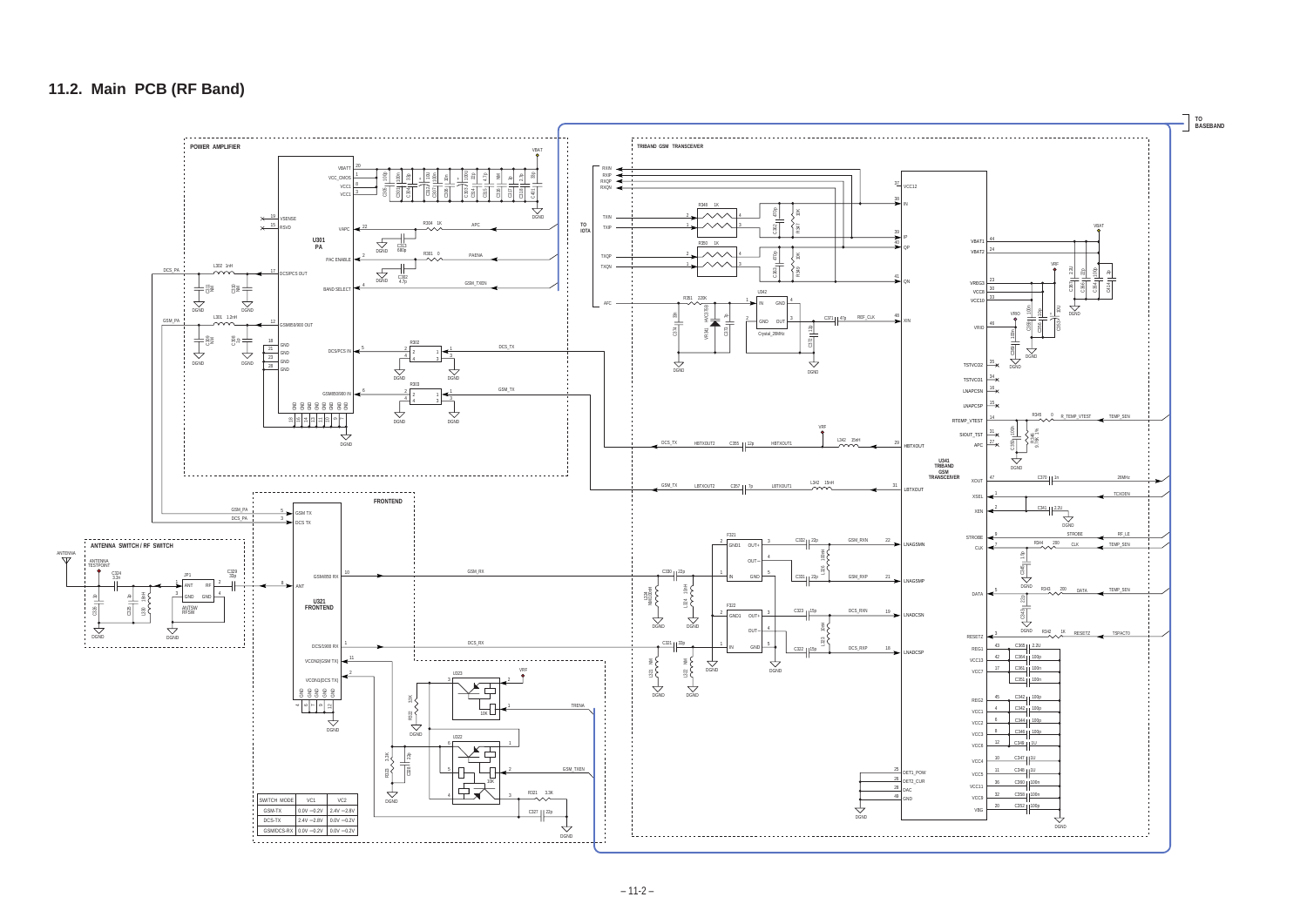### **11.3. Main PCB (IOTA)**

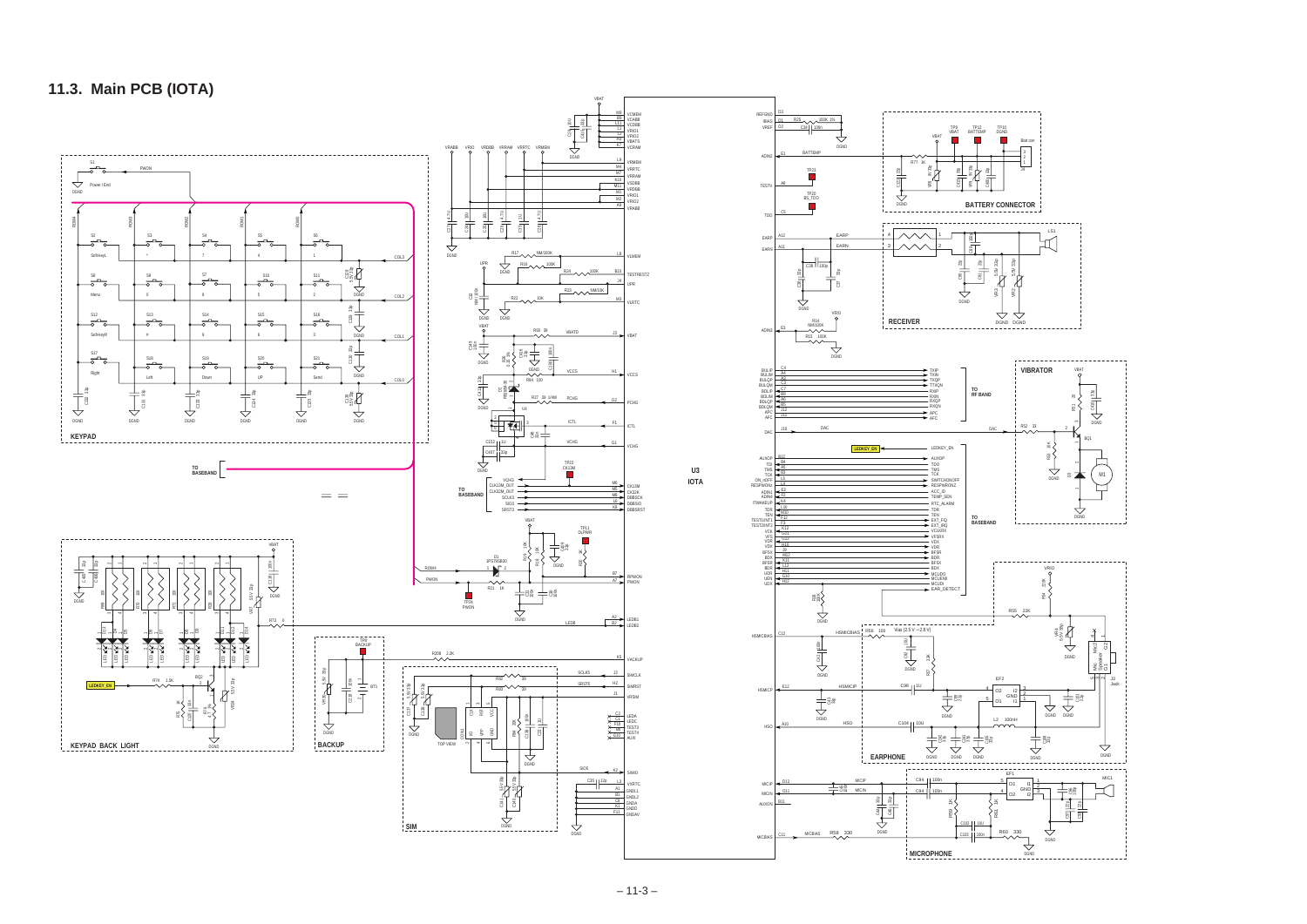### **11.4. Main PCB (COMPANION)**

– 11-4 –

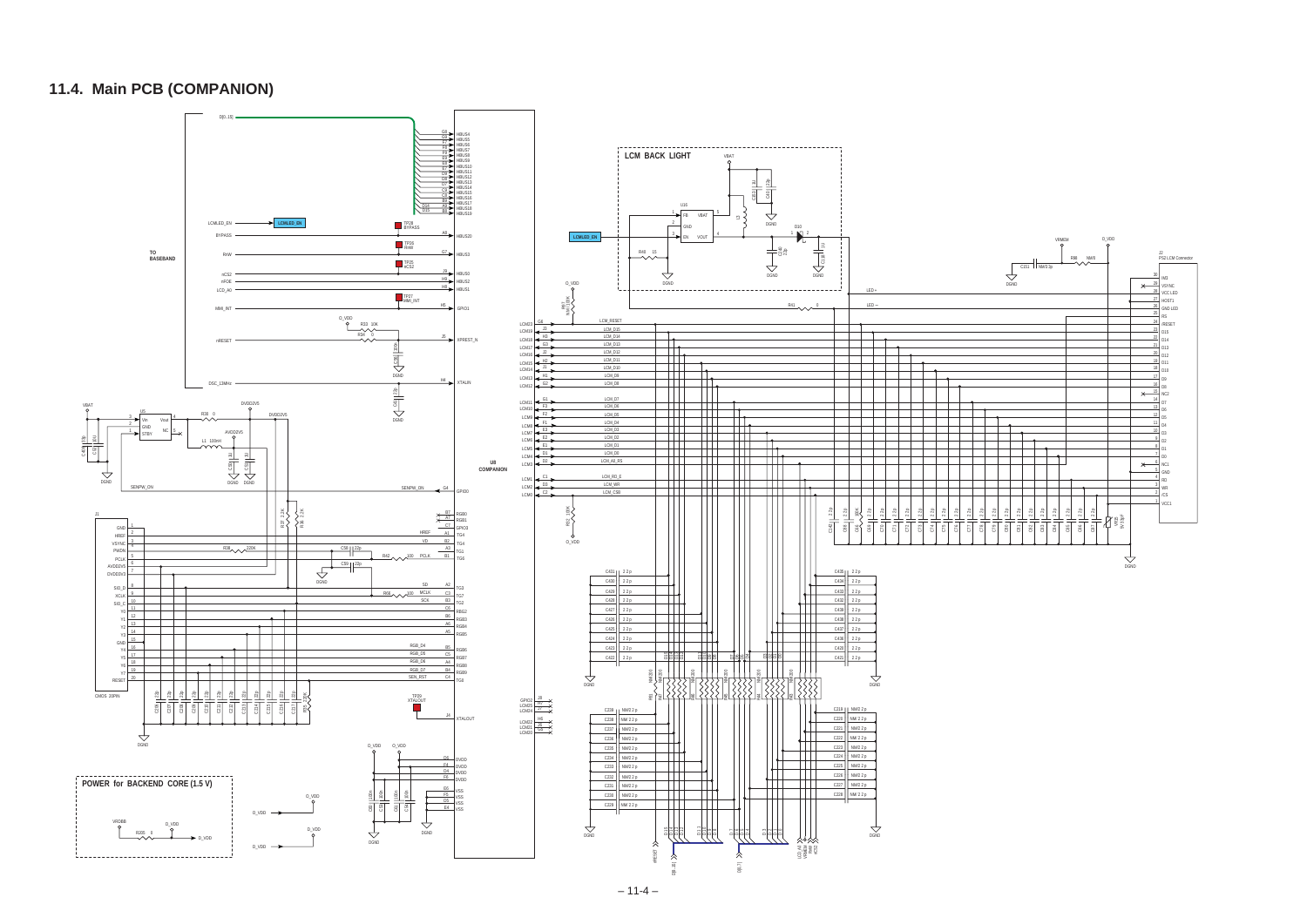## **12. LAYOUT DIAGRAMS**

**12.1. Main PCB (Top View)**